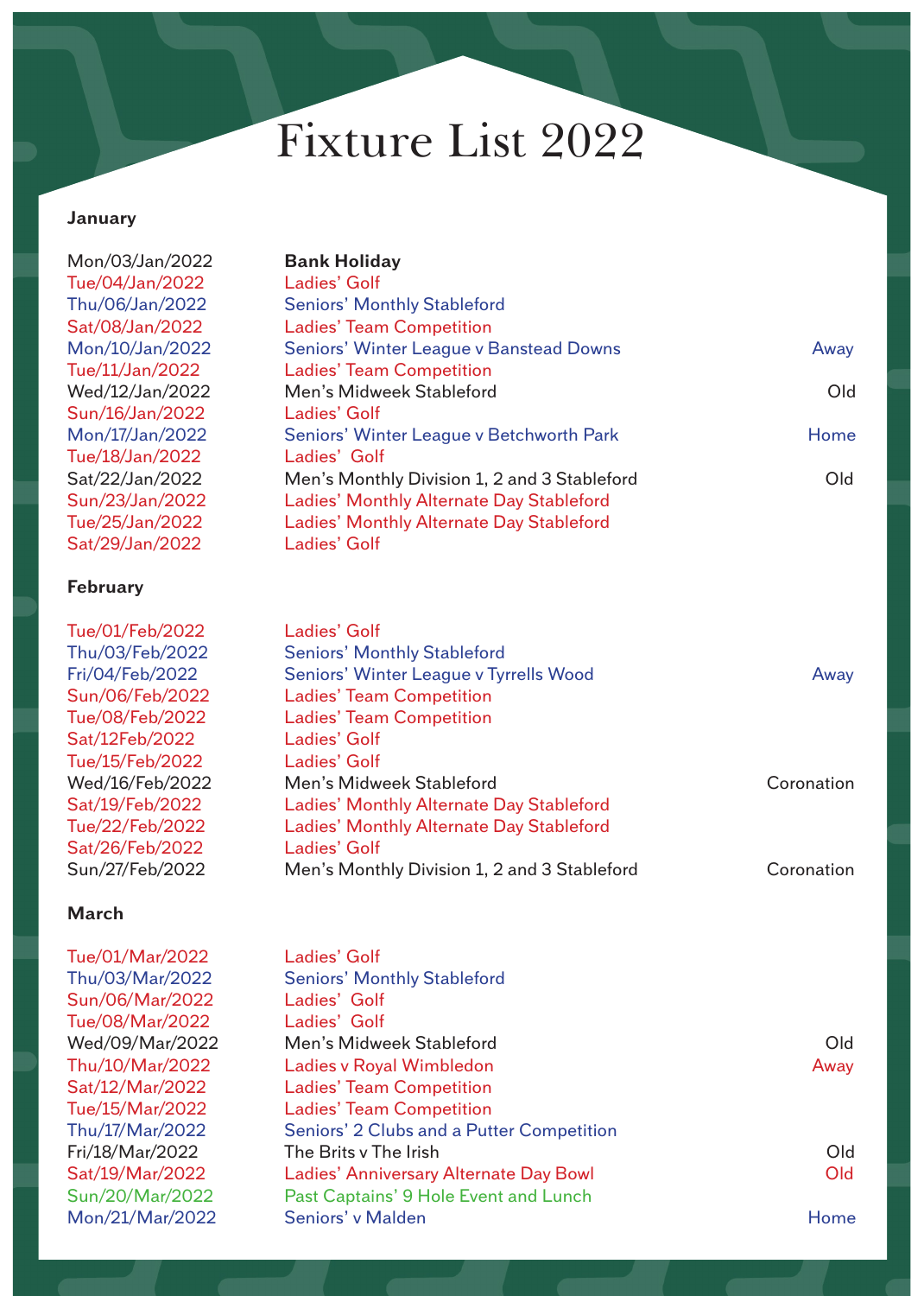### **March (continued)**

| Tue/22/Mar/2022 | Ladies' Anniversary Alternate Day Bowl            | Old  |
|-----------------|---------------------------------------------------|------|
| Sat/26/Mar/2022 | Men's Monthly Division 1, 2 and 3 Stableford      | Old  |
| Sat/26/Mar/2022 | Warren League v Reigate Heath                     | Away |
| Sat/26/Mar/2022 | <b>Ladies' Coronation Alternate Day Foursomes</b> |      |
| Tue/29/Mar/2022 | <b>Ladies' Coronation Alternate Day Foursomes</b> |      |
| April           |                                                   |      |

Sat/02/Apr/2022 Ladies' Golf Sun/03/Apr/2022 Warren League v Croham Hurst Home Tue/05/Apr/2022 Ladies' Golf Thu/07/Apr/2022 Seniors' Monthly Stableford Sat/09/Apr/2022 Ladies' Monthly Alternate Day Stableford Sun/10/Apr/2022 Warren League v Kingswood Home Sun/10/Apr/2022 Hilliard League v Kingswood Home Mon/11/Apr/2022 Seniors' v Roehampton Monetter Assembly Rome Tue/12/Apr/2022 Ladies' Monthly Alternate Day Stableford Wed/13/Apr/2022 Men's Midweek Medal Old Fri/15/Apr/2022 **Good Friday** Sat/16/Apr/2022 Men's Monthly Division 1, 2 and 3 Stableford Old Sat/16/Apr/2022 Ladies' Australian Spoons Sun/17/Apr/2022 **Easter Sunday** Mon/18/Apr/2022 **Easter Monday** Tue/19/Apr/2022 Ladies' Australian Spoons Wed/20/Apr/2022 Club v Royal Mid Surrey Network Control and Home Sat/23/Apr/2022 **Spring Meeting Stableford Coronation** Sat/23/Apr/2022 **Ladies' Spring Meeting Alternate Day Medal** Old Sun/24/Apr/2022 **Spring Meeting Medal** Old Mon/25/Apr/2022 Seniors v Malden Away Mon/25/Apr/2022 Ladies' v Tandridge Away Away Tue/26/Apr/2022 **Ladies' Spring Meeting Alternate Day Medal** Old Sat/30/Apr/2022 Ladies' Greensomes Competition Sat/30/Apr/2022 Club v Oxfordshire Signature League Home

### **May**

| Sun/01/May2022  | <b>Club Monthly Stableford</b>        | Old        |
|-----------------|---------------------------------------|------------|
| Mon/02/May/2022 | <b>Bank Holiday</b>                   |            |
| Tue/03/May/2022 | <b>Ladies' Greensomes Competition</b> |            |
| Thu/05/May/2022 | <b>Seniors' Monthly Stableford</b>    |            |
| Sat/07/May/2022 | <b>Queen Elizabeth II Trophy</b>      | Coronation |
| Sat/07/May/2022 | Ladies' Golf                          |            |
| Sun/08/May2022  | Mixed Match v Effingham               | Home       |
| Sun/08/May2022  | Club v Foxhills Signature League      | Away       |
| Mon/09/May/2022 | <b>Seniors v Burhill</b>              | Home       |
|                 |                                       |            |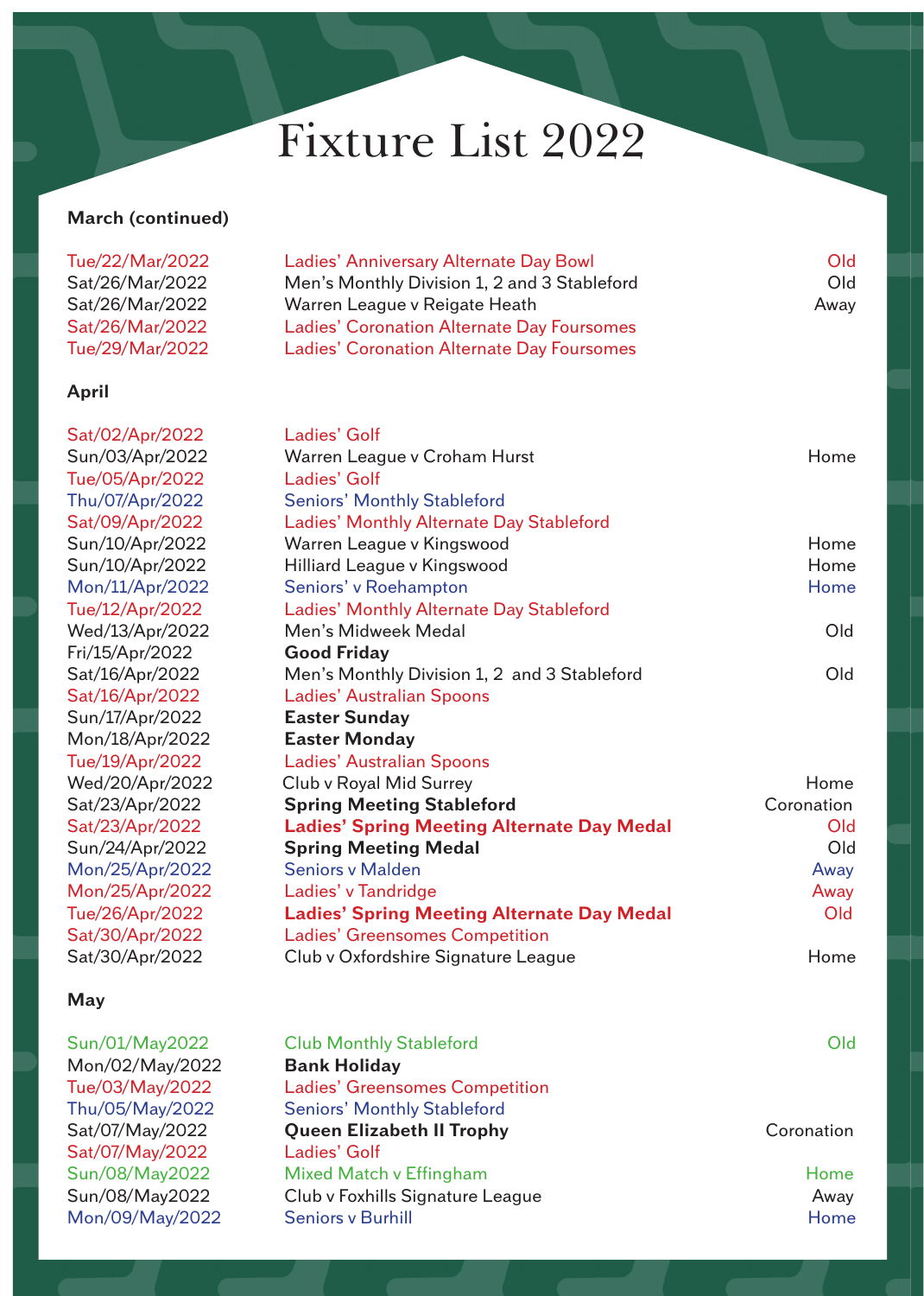## **May (continued)**

Tue/10/May/2022 Ladies' Golf Thu/12/May/2022  $Sat/14/Mav/2022$ Sat/14/May/2022 Sun/15/May/2022 Mon/16/May/2022 Tue/17/May/2022 Wed/18/May/2022 Thu/19/May/2022  $Sat/21/May/2022$ Sat/21/May/2022  $Sun/22/May/2022$ Sun/22/May/2022 Tue/24/May/2022 Thu/26/May/2022 Thu/26/May/2022 Fri/27/May/2022 Sat/28/May/2022 Sat/28/May/2022 Sat/28/May/2022 Sat/28/May/2022 Sun/29/May2022 Mon/30/May/2022 Tue/31/May/2022

#### **June**

Wed/01/Jun/2022 Thu/02/Jun/2022 **Bank Holiday** Thu/02/Jun/2022 Fri/03/Jun/2022 **Bank Holiday**  Fri/03/Jun/2022 Sat/04/Jun/2022 Sat/04/Jun/2022 Sun/05/Jun/2022 Sun/05/Jun/2022 Mon/06/Jun/2022 Mon/06/Jun/2022 Tue/07/Jun/2022 Thu/09/Jun/2022 Thu/09/Jun/2022 Sat/11/Jun/2022 Sat/11/Jun/2022 Sun/12/Jun/2022 Sun/12/Jun/2022

| <b>Surrey Clubs Trophy</b>                   | Old                |
|----------------------------------------------|--------------------|
| <b>Captain's Scramble</b>                    | Old                |
| Ladies' Alternate Day Stableford             |                    |
| Men's Monthly Division 1, 2 and 3 Stableford | Coronation         |
| <b>Ladies v Hindhead</b>                     | Away               |
| Ladies' Alternate Day Stableford             |                    |
| Men's Midweek Stableford                     | Coronation         |
| <b>Mixed Evening Roll Up</b>                 |                    |
| <b>Ladies' Maiden Salver Alternate Day</b>   | Old                |
| Warren League v Shirley Park                 | Away               |
| Eley 4 Ball                                  | Old                |
| <b>Ladies v Betchworth Park</b>              | Away               |
| <b>Ladies' Maiden Salver Alternate Day</b>   | Old                |
| Club v Royal Aberdeen                        | Home               |
| Seniors' Jimmie Muil Qualifier               |                    |
| Club v Royal Aberdeen                        | Home               |
| Men's Monthly Division 3 Stableford          | Old                |
| <b>Hilliard League v Purley Downs</b>        | Away               |
| Warren League v Purley Downs                 | Home               |
| Ladies' Golf                                 |                    |
| <b>Mixed Foursomes Trophy</b>                | Old                |
| Seniors' v Foxhills                          | Away               |
| Ladies' Golf                                 |                    |
|                                              |                    |
|                                              |                    |
|                                              |                    |
| Club v Princes                               | Away               |
| <b>Bank Holiday</b>                          |                    |
| <b>Seniors v Burhill</b>                     | Away               |
| <b>Bank Holiday</b>                          |                    |
| Epsom Ladies' Day                            |                    |
| <b>Epsom Derby Day</b>                       |                    |
| Warren League v The Addington                | Away               |
| Hilliard League v Betchworth Park            | Away<br>Coronation |
| <b>Ladies' Par Trophy Alternate Day</b>      |                    |
| <b>Seniors v Woodcote Park</b>               | Away               |
| Ladies v St George's Hill                    | Away               |
| <b>Ladies' Par Trophy Alternate Day</b>      | Coronation         |
| <b>Seniors' Monthly Stableford</b>           | Old                |
| <b>Mixed Evening Roll up</b>                 | Old                |
| <b>Captain's Prize</b>                       |                    |
| Ladies' 4BBB Ping Competition Alternate Day  |                    |
| Hilliard League v Coombe Wood                | Away<br>Home       |
| Warren League v Coombe Wood                  |                    |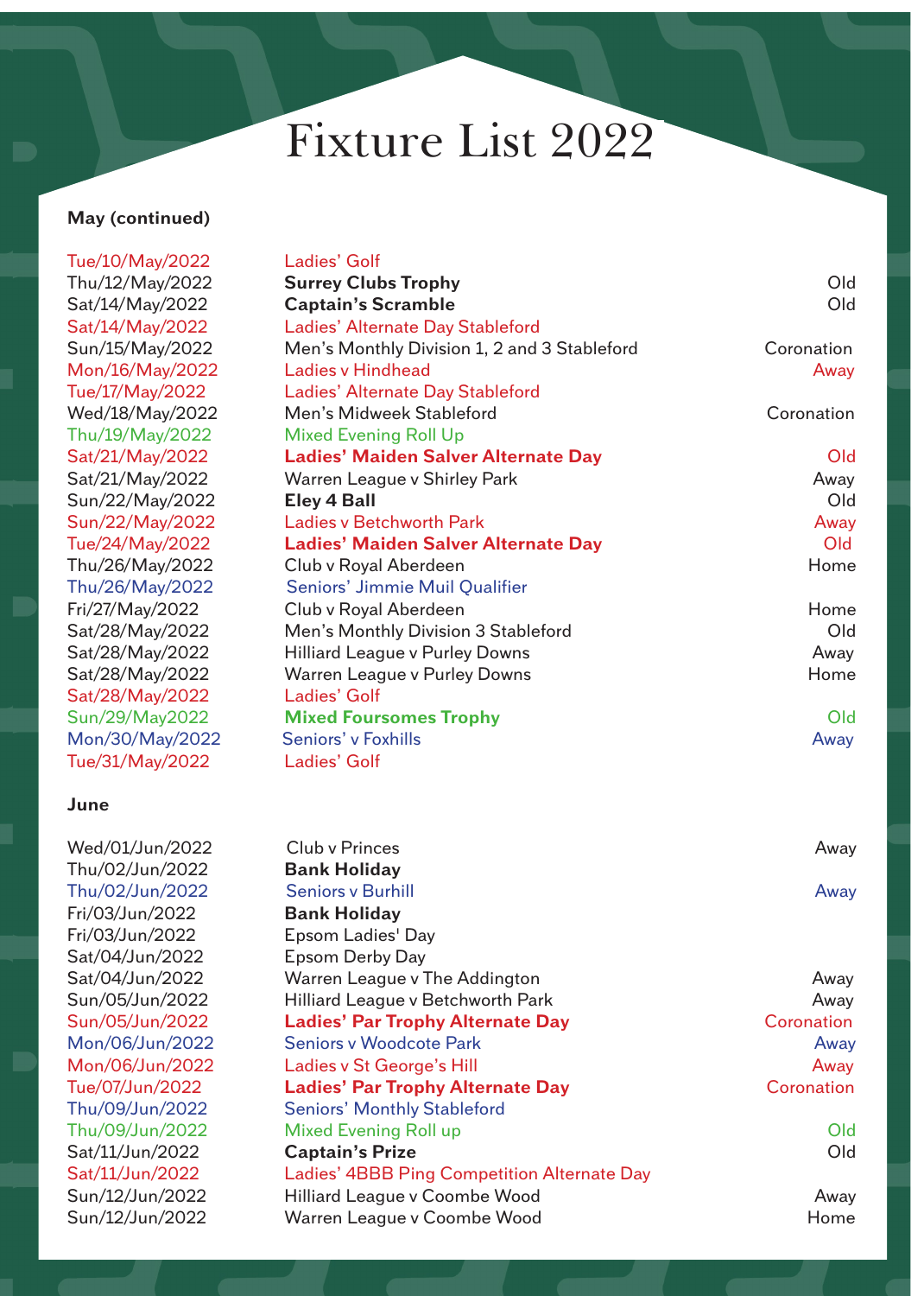## **June (continued)**

| Mon/13/Jun/2022 | <b>Seniors v West Byfleet</b>                                      | Home       |
|-----------------|--------------------------------------------------------------------|------------|
| Tue/14/Jun/2022 | Ladies' 4BBB Ping Competition Alternate Day                        |            |
| Wed/15/Jun/2022 | Dawn Patrol Shotgun Start                                          | Old        |
| Thu/16/Jun/2022 | <b>Ladies v Burhill</b>                                            | Away       |
| Fri/17/Jun/2022 | Club v Twenty Ten Signature League                                 | Away       |
| Tue/21/Jun/2022 | <b>Ladies' Senior Club Championship</b>                            | Old        |
| Thu/23/Jun/2022 | <b>Seniors' Club Championship</b>                                  | Old        |
| Sat/25/Jun/2022 | <b>Men's Club Championship</b>                                     | Coronation |
| Sat/25/Jun/2022 | <b>Ladies' Club Championship</b>                                   | Coronation |
| Sun/26/Jun/2022 | <b>Men's Club Championship</b>                                     | Old        |
| Sun/26/Jun/2022 | <b>Ladies' Club Championship</b>                                   | Old        |
| Mon/27/Jun/2022 | <b>Seniors v Croham Hurst</b>                                      | Home       |
| Tue/28/Jun/2022 | Ladies' Golf                                                       |            |
| Thu/30/Jun/2022 | <b>Ladies' Surrey Clubs Trophy</b>                                 | Home       |
| July            |                                                                    |            |
| Fri/01/Jul/2022 | <b>Seniors v Kingswood</b>                                         | Home       |
| Sat/02/Jul/2022 | Men's Monthly Division 1, 2 and 3 Stableford                       | Old        |
| Sun/03/Jul/2022 | <b>Ladies' Competition</b>                                         |            |
| Sun/03/Jul/2022 | <b>Mixed Match v Burhill</b>                                       | Away       |
| Mon/04/Jul/2022 | <b>Seniors v Epsom</b>                                             | Home       |
| Tue/05/Jul/2022 | <b>Ladies' Invitation Guest Day</b>                                | Old        |
| Thu/07/Jul/2022 | <b>Men's Invitation Guest Day</b>                                  | Old        |
| Fri/08/Jul/2022 | <b>Seniors v West Byfleet</b>                                      | Away       |
| Sat/09/Jul/2022 | <b>Silver Jubilee Cup</b>                                          | Old        |
| Sat/09/Jul/2022 | <b>Ladies v Epsom</b>                                              | Home       |
| Sun/10/Jul/2022 | Hilliard League v Coulsdon Court                                   | Home       |
| Sun/10/Jul/2022 | Ladies' Monthly Alternate Day Stableford                           |            |
| Tue/12/Jul/2022 | Ladies' Monthly Alternate Day Stableford                           |            |
| Wed/13/Jul/2022 | Club v Hindhead                                                    | Away       |
| Thu/14/Jul/2022 | <b>Seniors Monthly Stableford</b>                                  |            |
| Sat/16/Jul/2022 | <b>Captain's Day</b>                                               | Old        |
| Mon/18/Jul/2022 | <b>Seniors v Effingham</b>                                         | Away       |
| Tue/19/Jul/2022 | Ladies' Exchange Day                                               | Old        |
| Wed/20/Jul/2022 | Men's Midweek Stableford                                           | Old        |
| Thu/21/Jul/2022 | <b>Mixed Evening Roll Up</b>                                       | Coronation |
| Thu/21/Jul/2022 | <b>Seniors v The Addington</b>                                     | Away       |
| Sat/23/Jul/2022 | <b>Ladies' Myra Moonie Alternate Day</b>                           | Old        |
| Sun/24/Jul/2022 | Men's Monthly Division 1, 2 and 3 Stableford                       | Coronation |
| Mon/25/Jul/2022 | <b>Coronation Course Major Greens' Renovations - Course Closed</b> |            |
| Tue/26/Jul/2022 | <b>Coronation Course Major Greens' Renovations - Course Closed</b> |            |
| Tue/26/Jul/2022 | <b>Ladies' Myra Moonie Alternate Day and Dinner</b>                | Old        |
| Wed/27/Jul/2022 | <b>Coronation Course Major Greens' Renovations - Course Closed</b> |            |
| Thu/28/Jul/2022 | <b>Coronation Course Major Greens' Renovations - Course Closed</b> |            |
|                 |                                                                    |            |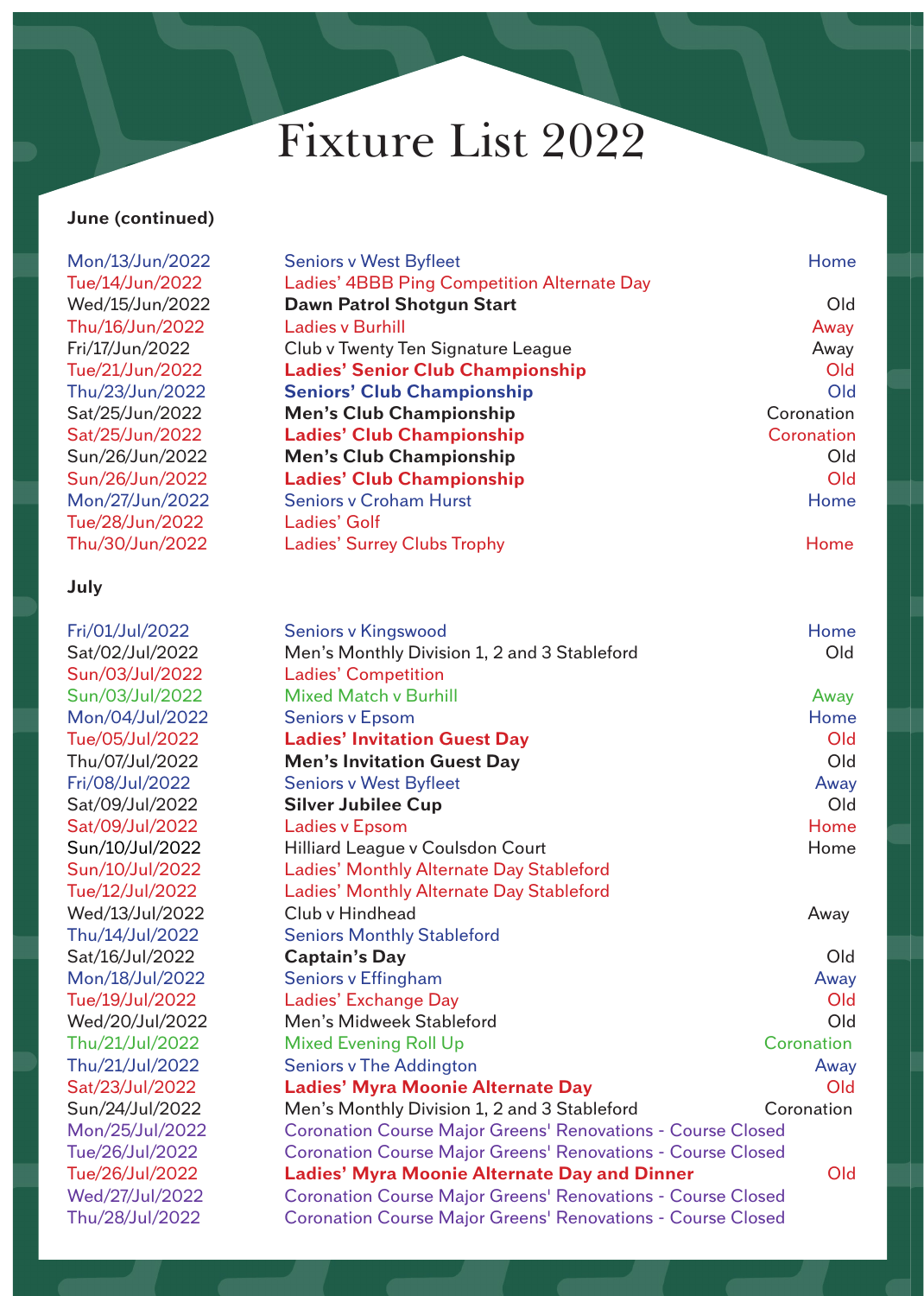## **July (continued)**

| Sat/30/Jul/2022 | Club v Buckinghamshire Signature League | Away |
|-----------------|-----------------------------------------|------|
| Sat/30/Jul/2022 | Men's Monthly Division 3 Stableford     | Old  |
| Sat/30/Jul/2022 | Warren League v Tyrrells Wood           | Away |
| Sat/30/Jul/2022 | Ladies' Golf                            |      |
| Sun/31/Jul/2022 | Club y Burhill                          | Away |
| Sun/31/Jul/2022 | Hilliard League v Woodcote Park         | Home |

### **August**

| <b>Seniors v Banstead Downs</b>                                  | Home                                                    |
|------------------------------------------------------------------|---------------------------------------------------------|
| Pro-Am                                                           | Old                                                     |
| <b>Seniors' Summer Stroke Play</b>                               | Old                                                     |
| <b>Phillips Cup and Woodcote Salver</b>                          | Old                                                     |
| Ladies' Monthly Medal Alternate Day                              | Old                                                     |
| Young Members' Millennial Trophy                                 | Old                                                     |
| <b>Seniors v The Addington</b>                                   | Home                                                    |
| Ladies' Monthly Medal Alternate Day                              |                                                         |
| Men's Midweek Medal                                              | Old                                                     |
| <b>Mixed Evening Roll Up</b>                                     | Coronation                                              |
| Men's Monthly Division 1, 2 and 3 Stableford                     | Old                                                     |
| Hilliard League v Reigate Heath                                  | Home                                                    |
| <b>Ladies' Tiger Trophy and Ladies' Kitten Cup Alternate Day</b> |                                                         |
| <b>Old Course Major Greens' Renovations - Course Closed</b>      |                                                         |
| <b>Old Course Major Greens' Renovations- Course Closed</b>       |                                                         |
|                                                                  |                                                         |
| Old Course Major Greens' Renovations - Course Closed             |                                                         |
| <b>Old Course Major Greens' Renovations - Course Closed</b>      |                                                         |
| <b>Hamsher Cup</b>                                               | Coronation                                              |
| Ladies' Golf                                                     |                                                         |
| <b>Parent and Child</b>                                          | Old                                                     |
| <b>Mixed Match v Betchworth</b>                                  | Away                                                    |
| <b>Seniors v Croham Hurst</b>                                    | Away                                                    |
| Ladies' Golf                                                     |                                                         |
| Club v Belfry Signature League                                   | Home                                                    |
| <b>Haig Cup</b>                                                  | Coronation                                              |
| Hilliard League v Effingham                                      | Away                                                    |
| Ladies v Effingham                                               | Home                                                    |
| <b>Bank Holiday</b>                                              |                                                         |
| <b>Club Monthly Stableford</b>                                   | Old                                                     |
| Ladies' Golf                                                     | Coronation                                              |
|                                                                  | Ladies' Tiger Trophy & Ladies' Kitten Cup Alternate Day |

### **September**

Thu/01/Sep/2022 Mixed Evening Roll up **Old** Sat/03/Sep/2022 Men's Monthly Division 3 Stableford Cld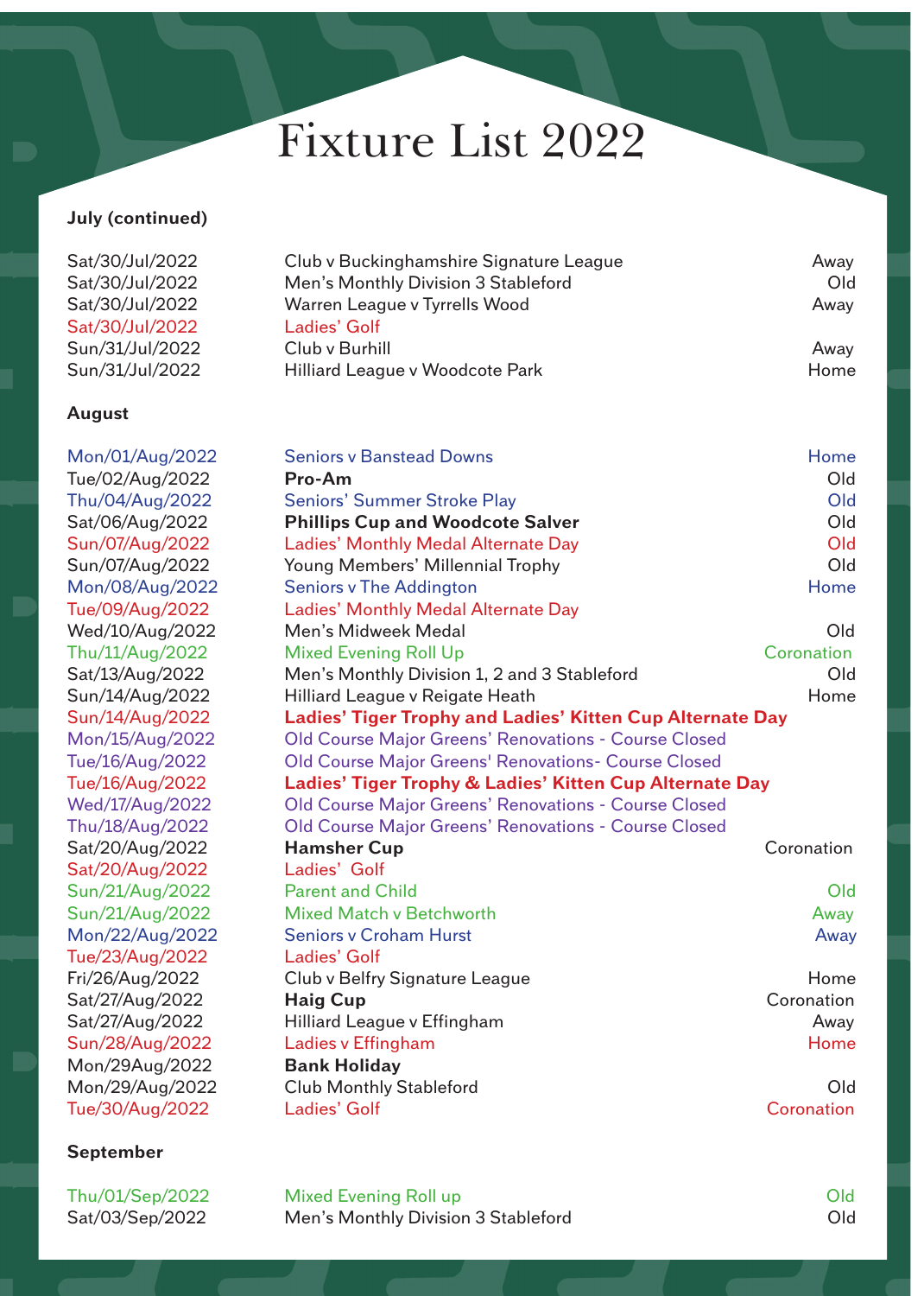### **September (continued)**

Sat/03/Sep/2022 Sun/04/Sep/2022  $Mon/05/Sep/2022$  $Mon/05/Sep/2022$ Mon/05/Sep/2022 Tue/06/Sep/2022 Thu/08/Sep/2022  $Sat/10/Sep/2022$  $Sun/11/Sep/2022$ Sun/11/Sep/2022 Mon/12/Sep/2022 Tue/13/Sep/2022 Thu/15/Sep/2022 Fri/16/Sep/2022 Fri/16/Sep/2022 Sat/17/Sep/2022 Sat/17/Sep/2022 Sun/18/Sep/2022 Mon/19/Sep/2022 Mon/19/Sep/2022 Tue/20/Sep/2022 Wed/21/Sep/2022 Thu/22/Sep/2022 Fri/23/Sep/2022  $Sat/24/Sep/2022$ Sun/25/Sep/2022 Mon/26/Sep/2022 Tue/27/Sep/2022 **Ladies' Competition Bowl Alternate Day** Coronation Thu/29/Sep/2022 **Members' Invitation Guest Day** Old

### **October**

Sat/01/Oct/2022 Ladies' Golf

| Ladies' Monthly Alternate Day Stableford          | Coronation |
|---------------------------------------------------|------------|
| <b>Mixed Match v Hindhead</b>                     | Away       |
| <b>Past Captains' Trophy</b>                      | Old        |
| <b>Past Lady Captains' Plate</b>                  | Old        |
| <b>Seniors v Woodcote Park</b>                    | Home       |
| Ladies' Monthly Alternate Day Stableford          | Coronation |
| <b>Seniors' Monthly Stableford</b>                |            |
| <b>Autumn Meeting Stableford</b>                  | Coronation |
| <b>Autumn Meeting Medal</b>                       | Old        |
| <b>Ladies' Autumn Meeting Medal Alternate Day</b> | Coronation |
| <b>Seniors v Banstead Downs</b>                   | Away       |
| <b>Ladies' Autumn Meeting Medal Alternate Day</b> | Coronation |
| <b>Ladies v Royal Belfast</b>                     | Home       |
| <b>Ladies v Royal Belfast</b>                     | Home       |
| Club v Burhill Signature League                   | Home       |
| Men's Monthly Division 1, 2 and 3 Stableford      | Old        |
| <b>Ladies' Greensomes Competition</b>             |            |
| <b>Mixed Compendium Cup</b>                       | Coronation |
| Seniors v Effingham                               | Home       |
| Ladies' v Hankley Common                          | Home       |
| <b>Ladies' Greensomes Competition</b>             |            |
| Men's Midweek Stableford                          | Coronation |
| Club v Royal Belfast                              | Away       |
| Club v Royal Belfast                              | Away       |
| <b>Ladies' Competition Bowl Alternate Day</b>     | Coronation |
| <b>Mixed Match v West Surrey</b>                  | Away       |
| <b>Seniors v Foxhills</b>                         | Home       |
| <b>Ladies' Competition Bowl Alternate Day</b>     | Coronation |
| <b>Members' Invitation Guest Day</b>              | Old        |
|                                                   |            |

## Sat/01/Oct/2022 **Bennett Foursomes** Old Mon/03/Oct/2022 Seniors v Kingswood Away Tue/04/Oct/2022 Ladies' Golf and Coffee Morning Wed/05/Oct/2022 Men's Midweek Stableford Old Thu/06/Oct/2022 Ladies'and Seniors' Greensomes Competition Coronation Sat/08/Oct/2022 **Handicap Gold Spoon and Skelton Challenge Cup** Old Sat/08/Oct/2022 Ladies' Monthly Alternate Day Stableford Coronation Sun/09/Oct/2022 Men's Division 1, 2 and 3 Stableford Cld Mon/10/Oct/2022 Seniors' Octogenerian Trophy Old Tue/11/Oct/2022 Ladies' Monthly Alternate Day Stableford Coronation Thu/13/Oct/2022 Seniors' Monthly Stableford Sat/15/Oct/2022 **Captain's Farewell Scramble** Old